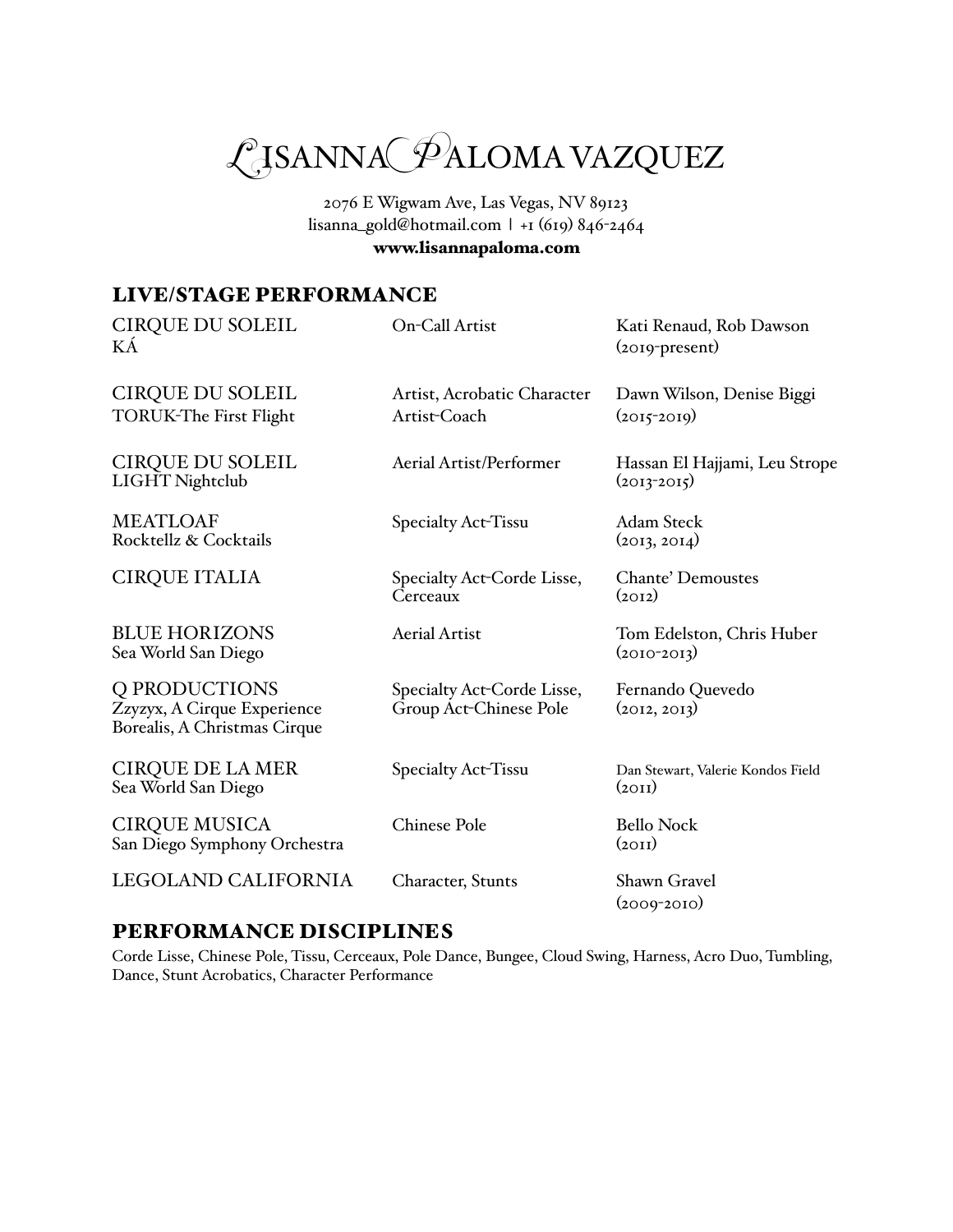## ARTISTIC GYMNASTICS EXPERIENCE

NCAA GYMNASTICS Northern Illinois University Sam Morreale, Head Coach Full-ride Scholarship Athlete Dekalb, IL (2001-2005) USAG Levels 5–10 North Crest Gymnastics Bill Corcoran, Head Coach Competitive Club Gymnastics Saint Cloud, MN (1990-2001) COACHING EXPERIENCE CIRQUE DU SOLEIL ARTIST COACH Las Vegas, NV Cirque du Soleil TORUK—The First Flight (2018-present) ARTISTIC GYMNASTICS INSTRUCTOR Las Vegas, NV Fern Adair Conservatory of the Arts (2013-2015) TNT & AERIAL INSTRUCTOR San Diego, CA Flip Force San Diego & Aerial Revolution (2010-2013) STUDENT-COACH/CHOREOGRAPHER DeKalb, IL Northern Illinois University | Gymnastics (2005-2006)

## CERTIFICATIONS/SKILLS

- International Certified Personal Trainer | *National Academy of Sports Medicine* (NASM)
- Fitness Nutrition Specialist | *National Academy of Sports Medicine* (NASM)
- Cirque du Soleil Arena-Touring Show Artist Coach; responsible for maintaining acrobatic show quality, integrating new artists, facilitating trainings and rehearsals, ensuring the safety and proper risk management of acrobatic elements within the show, and documentation of all aspects of the role in the proper platform
- NCAA Division I Scholarship Student-Athlete
- NCAA Student-Coach; responsible for beam & floor exercise choreography, daily trainings, competition preparation, and safety/risk management of athletes
- Over 15 years competitive artistic gymnastics experience; national and international competition
- Competitive artistic gymnastics instruction and aerial instruction (variety of age and skill levels)
- Professional aerial choreography & performance (Corde Lisse, Tissu, Chinese Pole, Cerceaux, Cloud Swing)
- Proficiency in constructing appropriate curriculum for both aerial and acrobatic fundamentals
- Aptitude in assessing individuals' skills, abilities, and disposition for an effective training environment
- Responsible leader and dependable team player; experienced in working with a wide variety of personas
- Efficient organizational skills, planning, computer program knowledge, data input, detailed note-taking
- Ability to create and contribute to a positive and progressive working environment
- Conversational Spanish